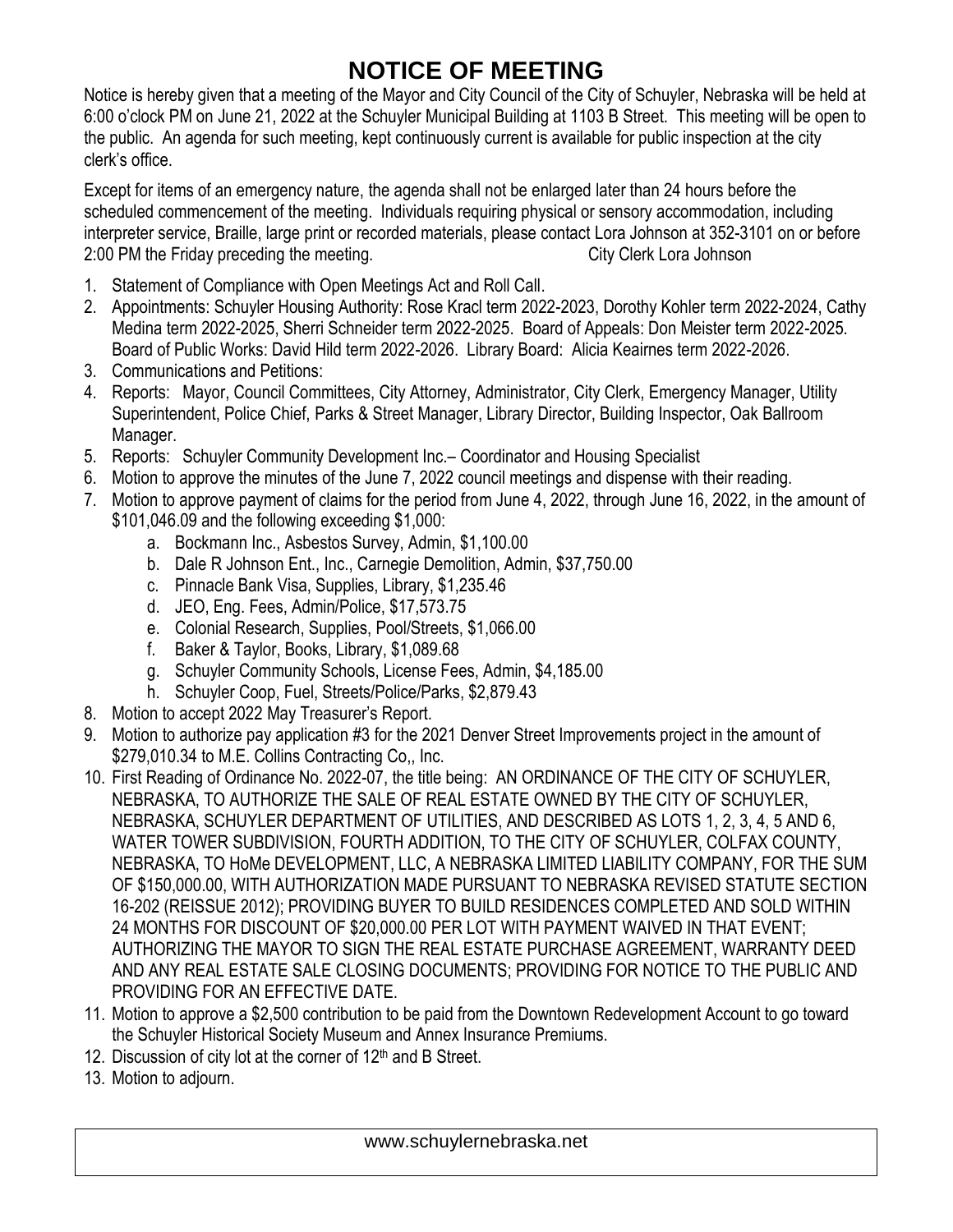I do hereby state the above meeting notice was e-mailed or delivered to the following June 17, 2022: **MEETING NOTICES & AGENDA DISTRIBUTED TO:**

Mayor & Council Members City Attorney Richard Seckman Administrator William De Roos Police Chief Robert Farber Utility Superintendent Jim McGowen City Engineer JEO-Steve Parr Parks & Street Manager KJ Colvin SCD Coordinator Cheryl Brandenburgh Library Board Pres. Jim Kasik Fire Board Jim Horn Library Director Jenny White **Emergency Manager Michelle Evert** Housing Director Brian Bywater Ballroom Manager Danielle Baete Building Inspector Don Glodowski Press: Schuyler Sun, Columbus News Team

## **CERTIFICATE OF POSTING**

I, Lora Johnson, City Clerk of the City of Schuyler, Nebraska hereby certify that a copy of the "Notice of Meeting" of the Mayor and City Council of said City held on June 21, 2022, such notice being in the form attached hereto, was posted in three public places in the City listed below on the 8th day of June. Dept. of Utilities Office, Post Office, Municipal Building /s/City Clerk Lora Johnson